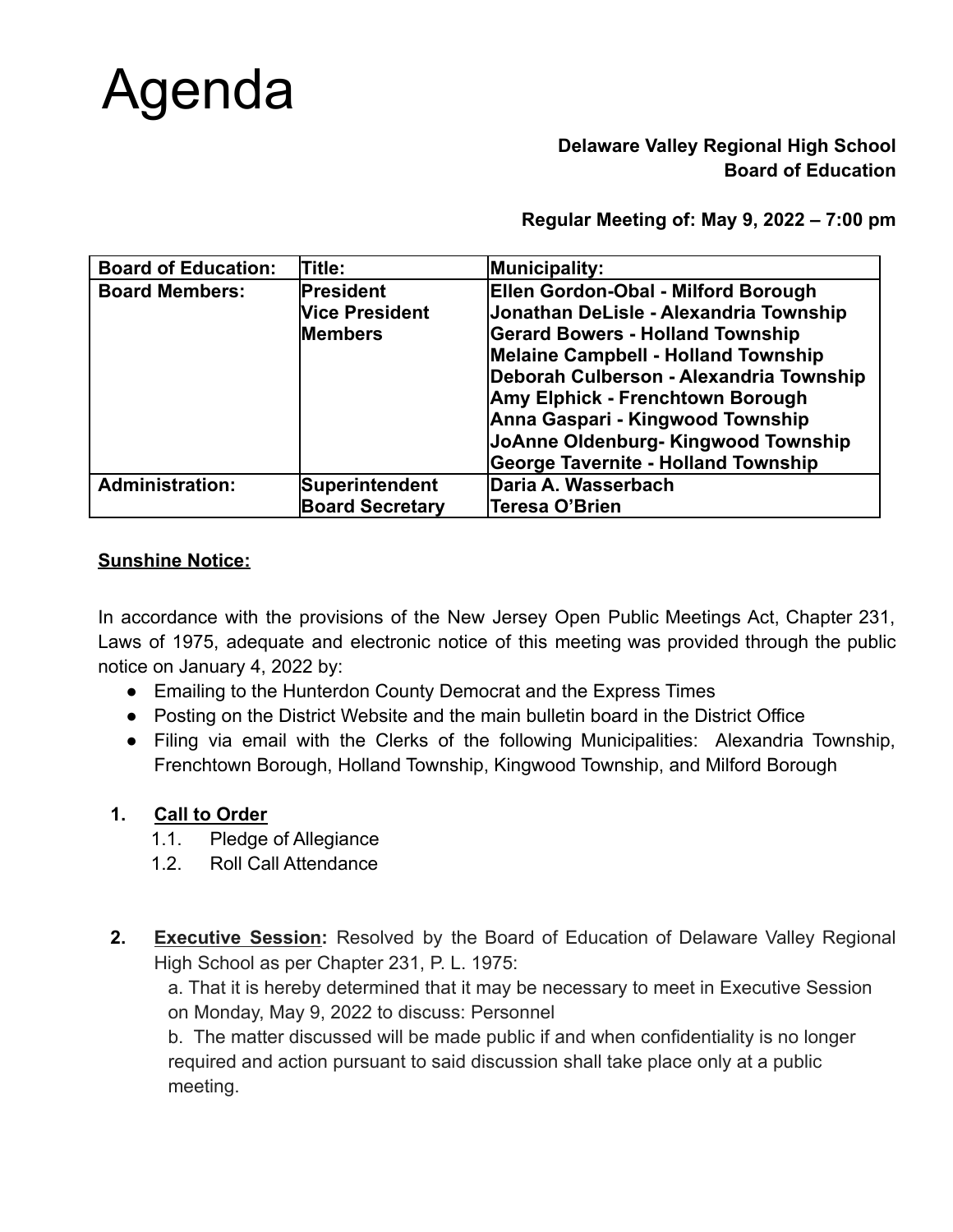c. The length of the meeting is thought to be approximately fifteen (15) minutes. Action will be taken upon return to open session.

#### 3. **Personnel Committee** - Ellen Gordon, Chairperson

Melaine Campbell, Deb Culberson, Jon DeLisle

#### Informational Items:

It is noted that all staff appointments are at the recommendation of the Superintendent of Schools and that all salaries are prorated to the effective date of employment.

2022/2023 Tenured Staff Employment Contracts shall be issued as follows in accordance with NJ Statute, Code, District Policy and the Negotiated Agreements (where applicable):

## **Tenured / Non-Certificated Staff**

| <b>Name</b>        | <b>Position</b>      | FTE | <b>Step</b>       | <b>Salary</b> |
|--------------------|----------------------|-----|-------------------|---------------|
| Bridge, Cindy      | Secretary - 12 Month | 1.0 | 12                | \$55,055      |
| Brunkus, Sally     | Secretary - 12 Month | 1.0 | $12 \overline{ }$ | \$55,055      |
| LeBoeuf, Colleen   | Secretary - 12 Month | 1.0 | 12                | \$55,055      |
| Lovering, Kathleen | Secretary - 12 Month | 1.0 | 12 <sup>2</sup>   | \$55,055      |
| O'Connor, Janet    | Secretary - 10 Month | 1.0 | 12                | \$45,880      |
| Puha, Carol        | Secretary - 12 Month | 1.0 | 12 <sup>2</sup>   | \$55,055      |
| Stephan, Tracy     | Secretary - 12 Month | 1.0 | 11                | \$53,975      |

## **Tenured / Certificated Staff**

| <b>Name</b>   | <b>Position</b>        | <b>FTE</b> | <b>Degree</b> | <b>Step</b> | <b>Salary</b> |
|---------------|------------------------|------------|---------------|-------------|---------------|
| Ambs, Clinton | <b>English Teacher</b> | 1.0        | <b>MS</b>     | 17          | \$85,745      |
| Bowe, Caryn   | Science Teacher        | 1.0        | $MS+30$       | 14          | \$77,530      |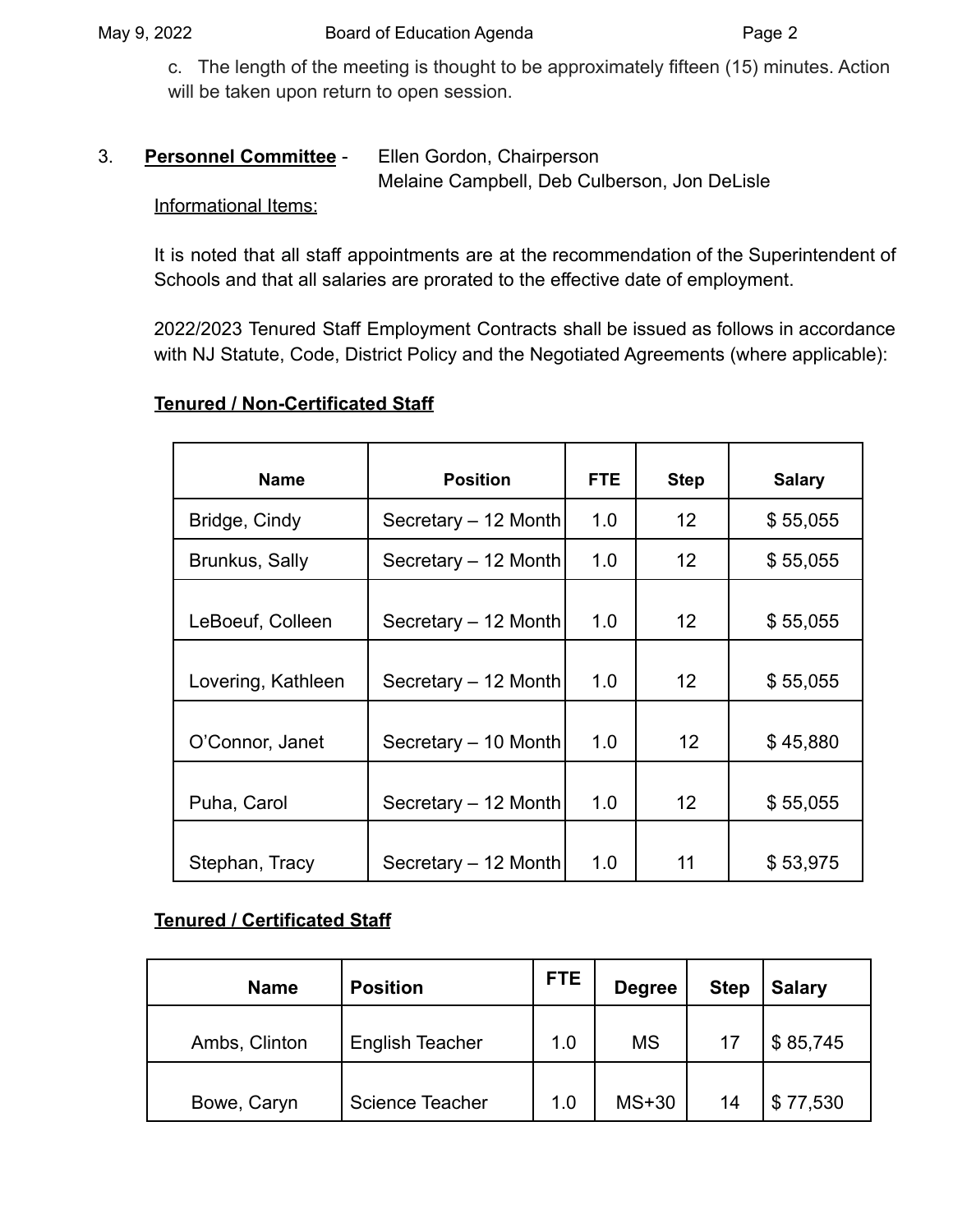| Cariddi, Laura                | <b>Social Studies</b><br><b>Teacher</b>      | 1.0 | <b>BS+15</b> | 18        | \$86,525 |
|-------------------------------|----------------------------------------------|-----|--------------|-----------|----------|
| Cartwright, Lisa              | <b>Special Education</b><br><b>Teacher</b>   | 1.0 | $MS+15$      | 18        | \$91,100 |
| Coles, Susan                  | <b>Social Studies</b><br><b>Teacher</b>      | 1.0 | $BS + 15$    | 18        | \$86,525 |
| Conly, Brent                  | Health & P/E Teacher                         | 1.0 | $MS + 30$    | 18        | \$92,550 |
| Culcasi, Paul                 | <b>Social Studies</b><br><b>Teacher</b>      | 1.0 | $MS+15$      | 18        | \$91,100 |
| DePaolo, Michael              | <b>Social Studies</b><br><b>Teacher</b>      | 1.0 | $MS+15$      | $7 - 8$   | \$66,685 |
| Eckhardt, Heather             | <b>Student Assistance</b><br>Counselor (SAC) | 1.0 | $MS+15$      | 14        | \$76,080 |
| Elder, Nanette                | <b>Special Education</b><br>Teacher          | 1.0 | <b>MS</b>    | $11 - 12$ | \$68,685 |
| Esposito, Margare             | <b>English Teacher</b>                       | 1.0 | $MS + 30$    | 18        | \$92,550 |
| Ezzard-Sozanski,<br>Cynthia   | <b>Science Teacher</b>                       | 1.0 | <b>BS</b>    | 18        | \$85,400 |
| Farnsworth, Jasor Art Teacher |                                              | 1.0 | <b>BS</b>    | 18        | \$85,400 |
| Fitz, Andrew                  | Math Teacher                                 | 1.0 | <b>BS</b>    | 18        | \$85,400 |
| Fleischman,<br>Heather        | Dance Teacher                                | 1.0 | <b>BS</b>    | 6         | \$59,485 |
| Fleming, Erin                 | <b>Math Teacher</b>                          | 1.0 | $MS+30$      | $9 - 10$  | \$69,635 |
| Gessner, James                | <b>Science Teacher</b>                       | 1.0 | $BS + 30$    | 18        | \$88,225 |
| Given, Carla                  | Health & P/E Teacher                         | 1.0 | <b>BS</b>    | 18        | \$85,400 |
| Gregson, William              | <b>TV Media Teacher</b>                      | 1.0 | <b>BS+30</b> | $11 - 12$ | \$67,260 |
| Hagy, Matthew                 | Health & P/E Teacher                         | 1.0 | $MS + 30$    | 18        | \$92,550 |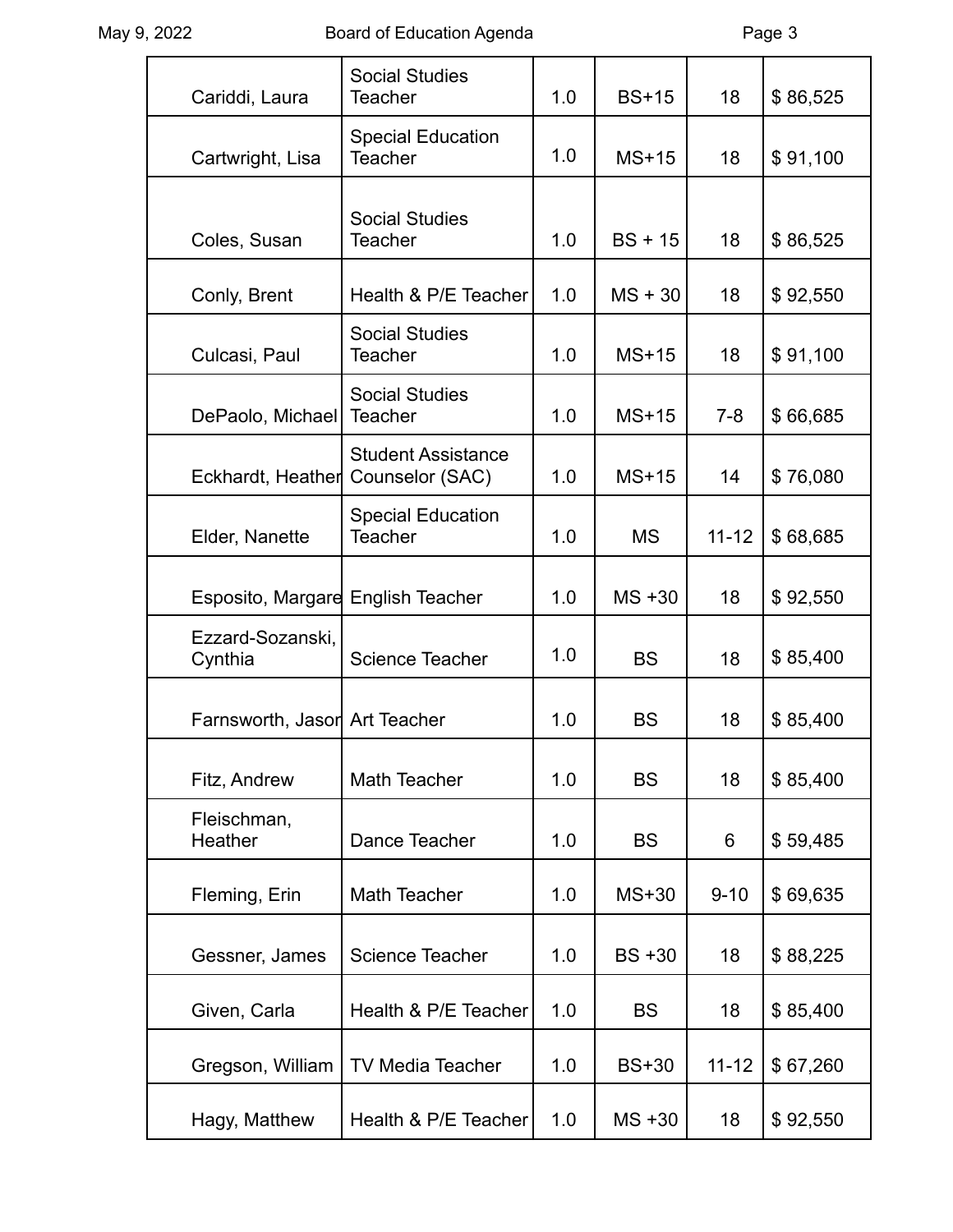| Hall, Sarah                       | <b>English Teacher</b>                      | 1.0    | $M+15$       | 14        | \$76,080 |
|-----------------------------------|---------------------------------------------|--------|--------------|-----------|----------|
| Heckman, Scott                    | <b>Special Education</b><br><b>Teacher</b>  | 1.0    | $BS + 30$    | 18        | \$88,225 |
|                                   | Henderson, Kriste Guidance Counselor        | 1.0    | <b>MS</b>    | 18        | \$89,650 |
| Inglin, Charles                   | Science Teacher                             | 1.0    | <b>MS</b>    | $9 - 10$  | \$66,735 |
| Jacobs, Eric                      | <b>Business Education</b><br><b>Teacher</b> | 1.0    | $MS+30$      | 18        | \$92,550 |
| Jensen, Rodney                    | <b>Social Studies</b><br><b>Teacher</b>     | $.5\,$ | $MS+15$      | 18        | \$45,550 |
| Jones, Janice                     | <b>Special Education</b><br><b>Teacher</b>  | 1.0    | <b>BS</b>    | 18        | \$85,400 |
| Joseph, Erena                     | <b>Special Education</b><br><b>Teacher</b>  | 1.0    | <b>MS</b>    | $11 - 12$ | \$68,685 |
| Kiely, Melanie                    | <b>CST/Social Worker</b>                    | 1.0    | <b>MS</b>    | 18        | \$89,650 |
| Kirschenmann,<br>David            | Math Teacher                                | 1.0    | <b>BS</b>    | 18        | \$85,400 |
| Knapp, Leigh Ann  English Teacher |                                             | 1.0    | <b>BS+30</b> | 16        | \$80,515 |
| Koep, Britta                      | <b>English Teacher</b>                      | 1.0    | MS+30        | $9 - 10$  | \$69,635 |
| Kuhl, Tiffany                     | <b>Special Education</b><br><b>Teacher</b>  | 1.0    | $MS + 30$    | 18        | \$92,550 |
| Lockett, Kristen                  | <b>Special Education</b><br><b>Teacher</b>  | 1.0    | $MS+15$      | 18        | \$91,100 |
| Manner, Theodore                  | <b>Social Studies</b><br><b>Teacher</b>     | 1.0    | <b>BS</b>    | $11 - 12$ | \$64,435 |
| McPherson,<br>Benjamin            | <b>World Languages</b><br><b>Teacher</b>    | 1.0    | <b>MS</b>    | $9 - 10$  | \$66,735 |
| Miceli, Tracy                     | Media Center/Media<br><b>Specialist</b>     | 1.0    | $MS+15$      | 18        | \$91,100 |
| Miranda, Ashley                   | <b>Guidance Counselor</b>                   | 1.0    | MS+30        | 6         | \$66,635 |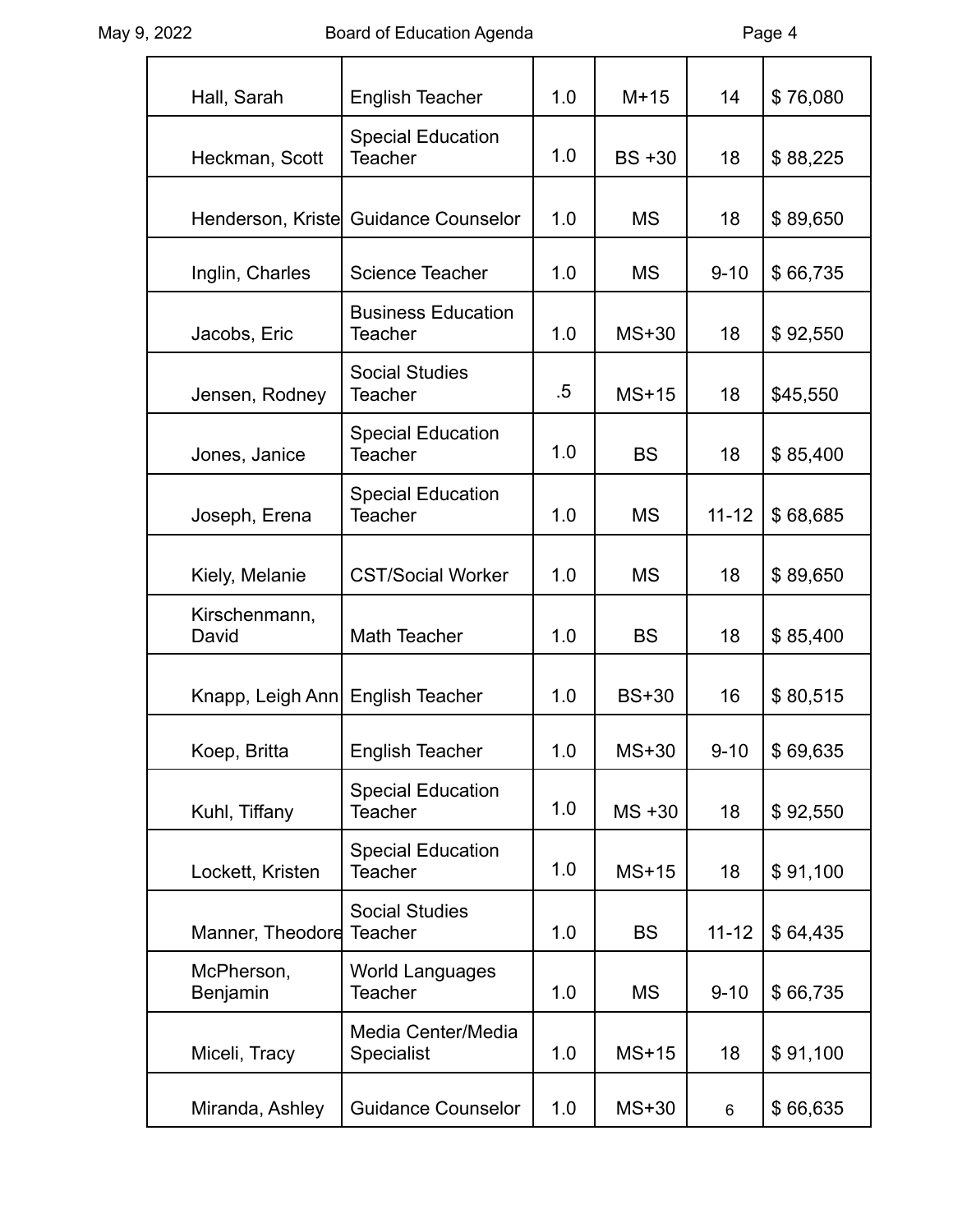| Murphy, Ryan       | Math Teacher                                   | 1.0   | <b>MS</b> | $9 - 10$  | \$66,735  |
|--------------------|------------------------------------------------|-------|-----------|-----------|-----------|
| Paul, Joshua       | <b>Industrial Technology</b><br><b>Teacher</b> | 1.0   | $BS + 30$ | 18        | \$88,225  |
| Pona, Diane        | <b>Athletic Trainer</b>                        | 1.333 | <b>BS</b> | 18        | \$113,838 |
|                    |                                                |       |           |           |           |
| Regiec, Britney    | Math Teacher                                   | 1.0   | <b>MS</b> | $11 - 12$ | \$68,685  |
| Reuber, Jennifer   | <b>CST/LDTC</b>                                | 1.0   | $MS+30$   | 18        | \$92,550  |
|                    |                                                |       |           |           |           |
|                    | Rifflard, Stephanid Health & P/E Teacher       | 1.0   | <b>BS</b> | $11 - 12$ | \$64,435  |
| Rohl, Lara         | <b>Special Education</b><br><b>Teacher</b>     | 1.0   | $BS + 30$ | 18        | \$88,225  |
| Romeo, Diane       | <b>Special Education</b><br><b>Teacher</b>     | 1.0   | $BS + 30$ | 18        | \$88,225  |
| Ruppert, Sarah     | <b>Art Teacher</b>                             | 1.0   | <b>BS</b> | $7-8$     | \$60,985  |
| Smith, Brian       | <b>English Teacher</b>                         | 1.0   | <b>MS</b> | 13        | \$71,525  |
| Stoudt, Nicole     | Math Teacher                                   | 1.0   | <b>BS</b> | $9 - 10$  | \$62,485  |
| White, Martin      | Health & P/E Teacher                           | 1.0   | <b>BS</b> | 18        | \$85,400  |
| Wolsiefer, Carolyn | <b>Math Teacher</b>                            | 1.0   | $MS + 30$ | 18        | \$92,550  |
| Woodland, Scott    | <b>Guidance Counselor</b>                      | 1.0   | <b>MS</b> | 18        | \$89,650  |

# **Tenured Certificated** Administrator:

| <b>Name</b> | <b>Position</b> | <b>FTE</b> | <b>Degree</b> | <b>Salary</b> |
|-------------|-----------------|------------|---------------|---------------|
|             |                 |            |               |               |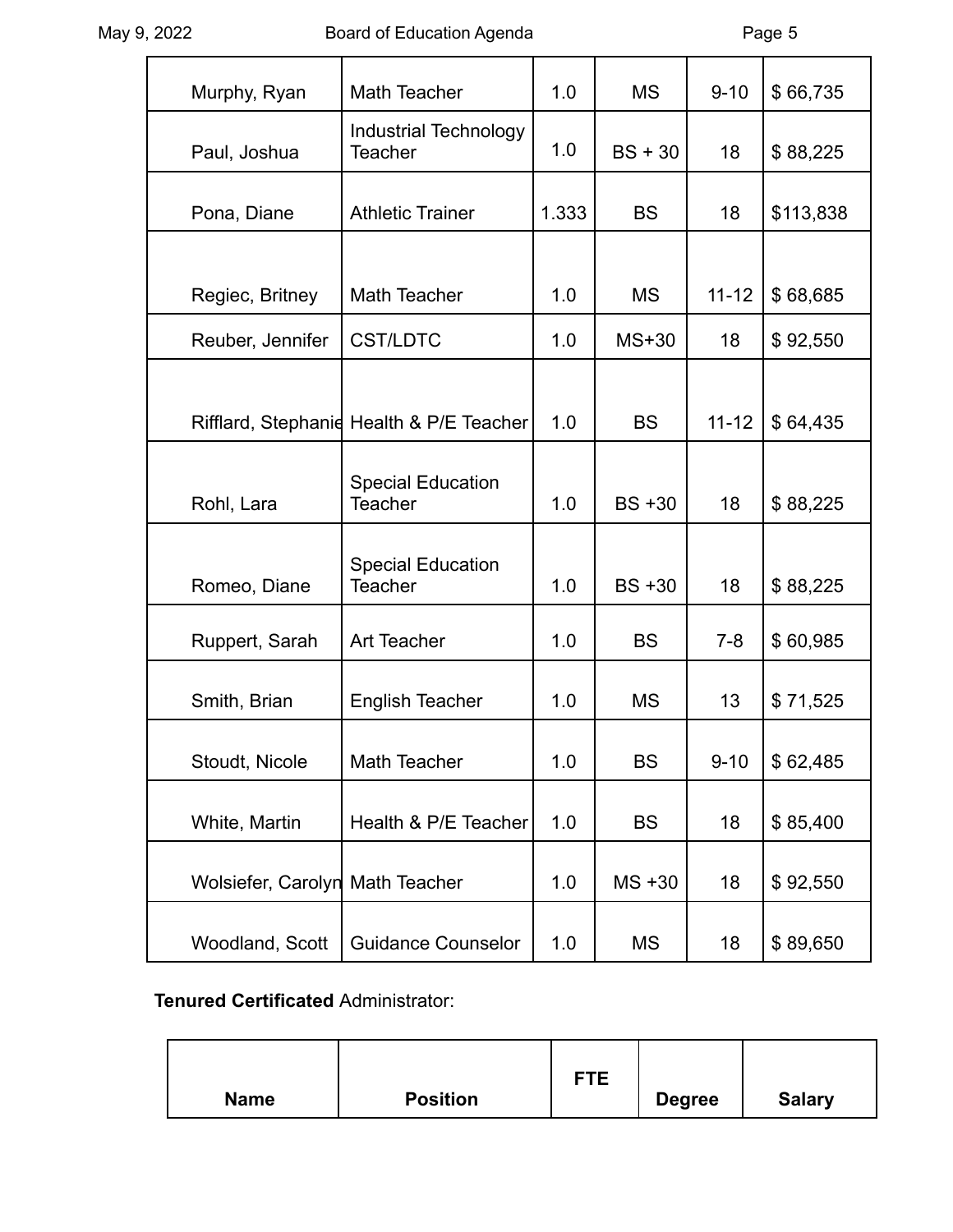$\Gamma$ 

Τ

Г

٦

| Gurysh, Michael | Director of Curriculum |  | $M+37$ | \$156,730 |
|-----------------|------------------------|--|--------|-----------|
|-----------------|------------------------|--|--------|-----------|

⊤

Т

#### Action Items:

## **Non-Tenured / Certificated**

- 3.1 Motion to accept the resignation of Jessica Severns, English Teacher, with regret, effective June 30, 2022.
- 3.2 Motion to approve the disability leave of absence for employee #4249, beginning May 3, 2022 through May 16, 2022.
- 3.3 Motion to approve the **2022/2023** employment contracts for the following **Certificated Staff members earning Tenure in the 2022/2023 school year**:

| <b>Name</b>                  | <b>Position</b>                            | <b>FTE</b> | <b>Degree</b> | <b>Step</b> | <b>Salary</b> |
|------------------------------|--------------------------------------------|------------|---------------|-------------|---------------|
| Billman, Debra<br>(1/18/23)  | <b>ESL Teacher</b>                         | 1.0        | $M+30$        | 13          | \$74,425      |
| Golder, Michelle             | <b>Special Education</b><br><b>Teacher</b> | 1.0        | <b>BS</b>     | 5           | \$57,990      |
| Karl<br>Gursky,<br>(12/1/22) | World Language<br><b>Teacher</b>           | 1.0        | <b>MS</b>     | $9 - 10$    | \$66,735      |
| Hayden, Thomas               | Music Teacher                              | 1.0        | <b>MS</b>     | 5           | \$62,240      |
| Miklosey, Michael            | <b>Special Education</b><br><b>Teacher</b> | 1.0        | $BS+15$       | 5           | \$59,115      |
| Kara<br>Trunk,<br>(3/2/2023) | <b>ASL Teacher</b>                         | 1.0        | $BS+30$       | 5           | \$60,815      |

3.4 Motion to approve the **2022/2023** employment contracts for the following **Non-Tenured, Certificated** Staff members:

| <b>Name</b>            | <b>Position</b>           | FTE. | <b>Degree</b> | <b>Step</b> | <b>Salary</b> |
|------------------------|---------------------------|------|---------------|-------------|---------------|
| Brokaw, Daniel         | <b>Science Teacher</b>    | 1.0  | <b>MS</b>     | $2 - 3$     | \$59,810      |
| Csaszar-Boyd,<br>Kelly | Math Teacher              | 1.0  | <b>MS</b>     | 14          | \$74,630      |
| Henry, Deborah         | World Language<br>Teacher | 1.0  | <b>BS</b>     | 17          | \$81,495      |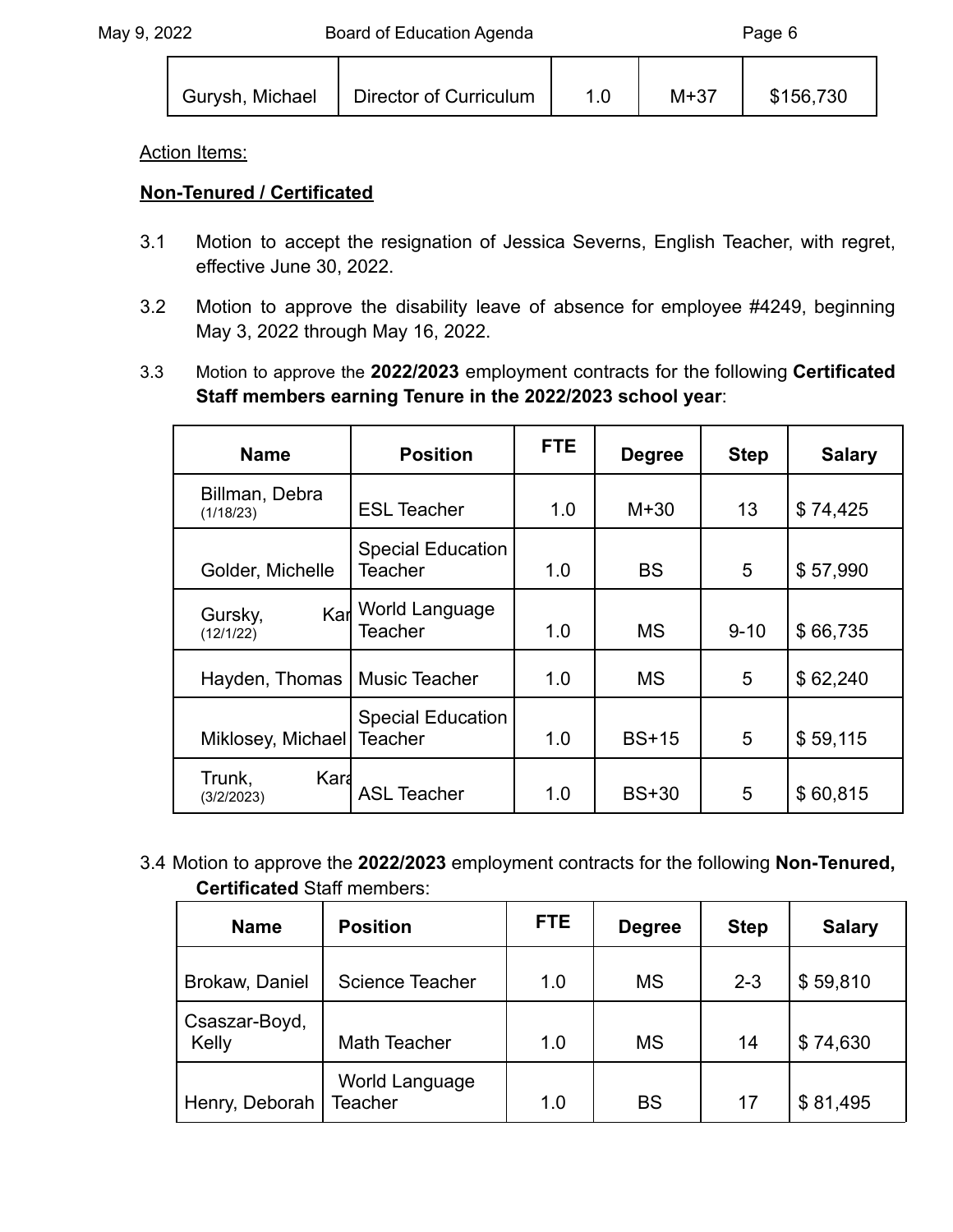| Lynch, Sean                 | <b>Special Education</b><br>Teacher     | 1.0 | $MS+15$      | $2 - 3$  | \$61,260 |
|-----------------------------|-----------------------------------------|-----|--------------|----------|----------|
| MacDade,<br><b>Jennifer</b> | World Language<br>Teacher               | 1.0 | $MS+15$      | 6        | \$65,185 |
| Matlee, Amanda              | <b>Mental Health</b><br>Clinician       | 1.0 | $MS+15$      | $9 - 10$ | \$68,185 |
| Meise, Kelley               | Science Teacher                         | 1.0 | $MS+30$      | $9 - 10$ | \$69,635 |
| Noa, Nicolas                | Music Teacher                           | 1.0 | <b>BS</b>    | $7 - 8$  | \$60,985 |
| Pearl, Scott                | Industrial<br><b>Technology Teacher</b> | 1.0 | <b>BS+15</b> | 15       | \$75,110 |
| Perehinys,<br>Kristen       | <b>Science Teacher</b>                  | 1.0 | <b>MS</b>    | $7 - 8$  | \$65,235 |
| Vorilas,<br>Stephanie       | School<br>Psychologist                  | 1.0 | $MS+30$      | 4        | \$63,710 |

# **Non-Tenured / Non-Certificated Staff**

3.5 Motion to approve the **2022/2023** employment contracts for the following **Non-tenured Non-Certificated** Staff members:

| <b>Position</b><br><b>Name</b> |                           | <b>FTE</b> | <b>Step</b> | <b>Salary</b> |
|--------------------------------|---------------------------|------------|-------------|---------------|
| Albanese, Marirose             | <b>Instructional Aide</b> | 1.0        | 5           | \$31,101      |
| Attanasio Jr., Thomas          | Custodian                 | 0.5        | 14          | \$25,382      |
| Bender, Samuel                 | Custodian                 | 1.0        | 16          | \$53,085      |
| Capite, Joseph                 | Custodian                 | 1.0        | 6           | \$45,335      |
| Cassels, Aaron                 | Custodian                 | 1.0        | 16          | \$53,085      |
| Casserly, Daniel               | <b>Instructional Aide</b> | 1.0        | 5           | \$31,101      |
| DeWire, Jennifer               | Instructional Aide        | 1.0        | 5           | \$31,101      |
| DiLorenzo, Alyssa              | <b>Instructional Aide</b> | 1.0        | 5           | \$31,101      |
| DiLorenzo, Barbara             | <b>Instructional Aide</b> | 1.0        | 5           | \$31,101      |
| Dominguez, Estela              | Custodian                 | 1.0        | 13          | \$49,605      |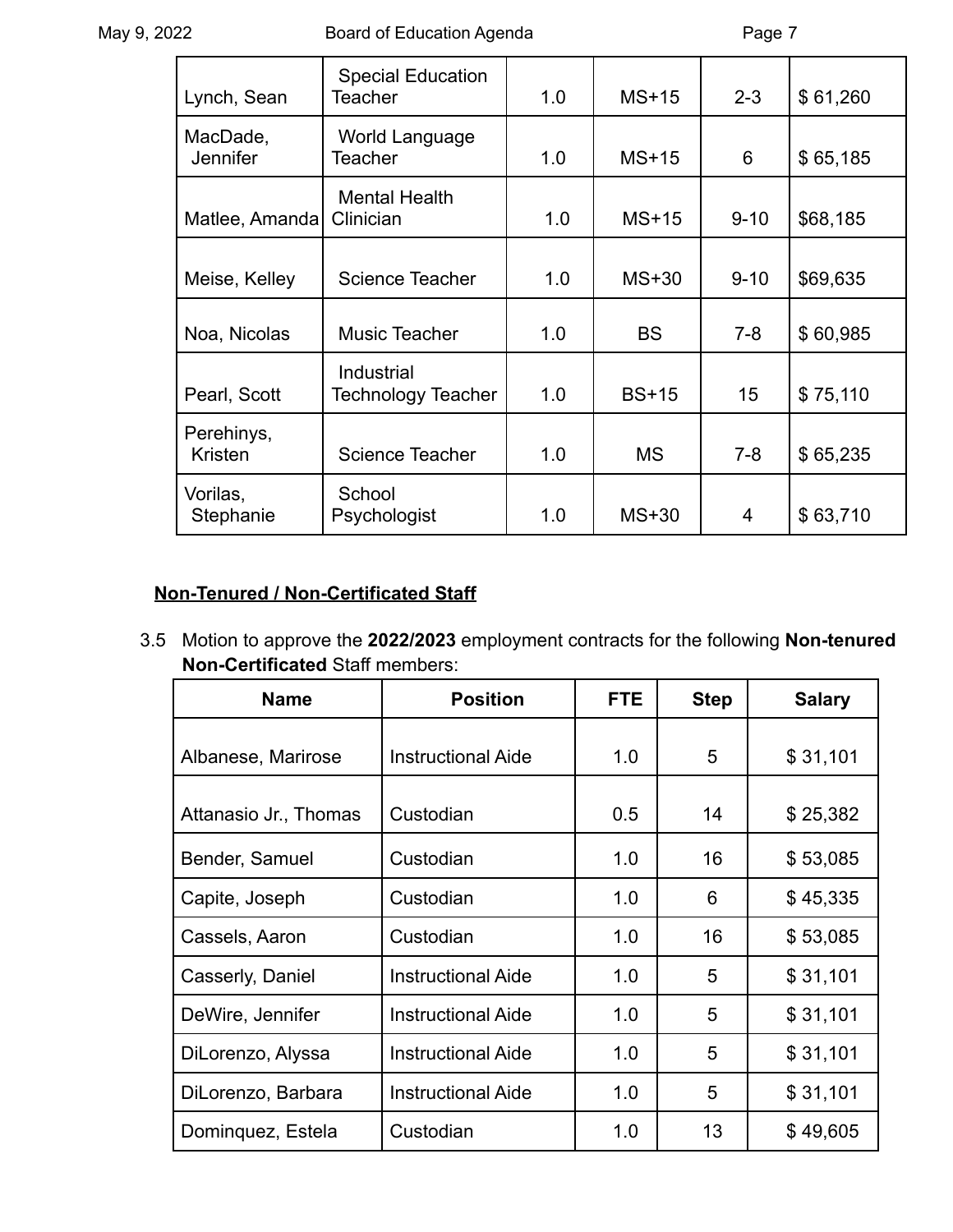| Donnelly, Joseph      | <b>Instructional Aide</b> | 1.0 | 3        | \$30,098 |
|-----------------------|---------------------------|-----|----------|----------|
| Eick, Brian           | Custodian                 | 1.0 | 6        | \$45,335 |
| Epstein, Richard      | <b>Instructional Aide</b> | 1.0 | 5        | \$31,101 |
| Fisher, Michelle      | Secretary-12 Month        | 1.0 | 8        | \$50,880 |
| Haughey, Michael      | <b>Instructional Aide</b> | 1.0 | 5        | \$31,101 |
| Hitzel, Paul          | Custodian                 | 1.0 | 13       | \$49,605 |
| Hummer, Robert        | Custodian                 | 1.0 | 16       | \$53,085 |
| Kapetanakis, Vasiliki | <b>Instructional Aide</b> | 1.0 | 5        | \$31,101 |
| LeBoeuf, Collette     | <b>Instructional Aide</b> | 1.0 | 3        | \$30,098 |
| Liskowaski, Brett     | Custodian                 | 1.0 | $9 - 10$ | \$47,290 |
| Marinelli Jr., Ronald | Custodian                 | 1.0 | 16       | \$53,085 |
| McIntyre, Linda       | <b>Instructional Aide</b> | 1.0 | 5        | \$31,101 |
| Pagotto, Louis        | Custodian                 | 1.0 | 5        | \$44,535 |
| Polakowski, Alexandra | <b>Instructional Aide</b> | 1.0 | 5        | \$31,101 |
| Salvatori, Dorothy    | <b>Instructional Aide</b> | 1.0 | 1        | \$29,149 |
| Scerbo, Allyson       | <b>Instructional Aide</b> | 1.0 | 5        | \$31,101 |
| Sylvester, Steven     | Custodian                 | 1.0 | 16       | \$53,085 |

3.6 Motion to approve the following 2022/2023 employment contract, for the following **Non-Tenured Supervisory** staff members:

| <b>Name</b>  | <b>Position</b>          | FTE.                    | Degree                     | <b>Step /Salary</b> |
|--------------|--------------------------|-------------------------|----------------------------|---------------------|
| Grady, Stacy | Supervisor of<br>Science | 1.0<br>$(10$ -month $)$ | $MS+30$<br><b>OffGuide</b> | \$96,721            |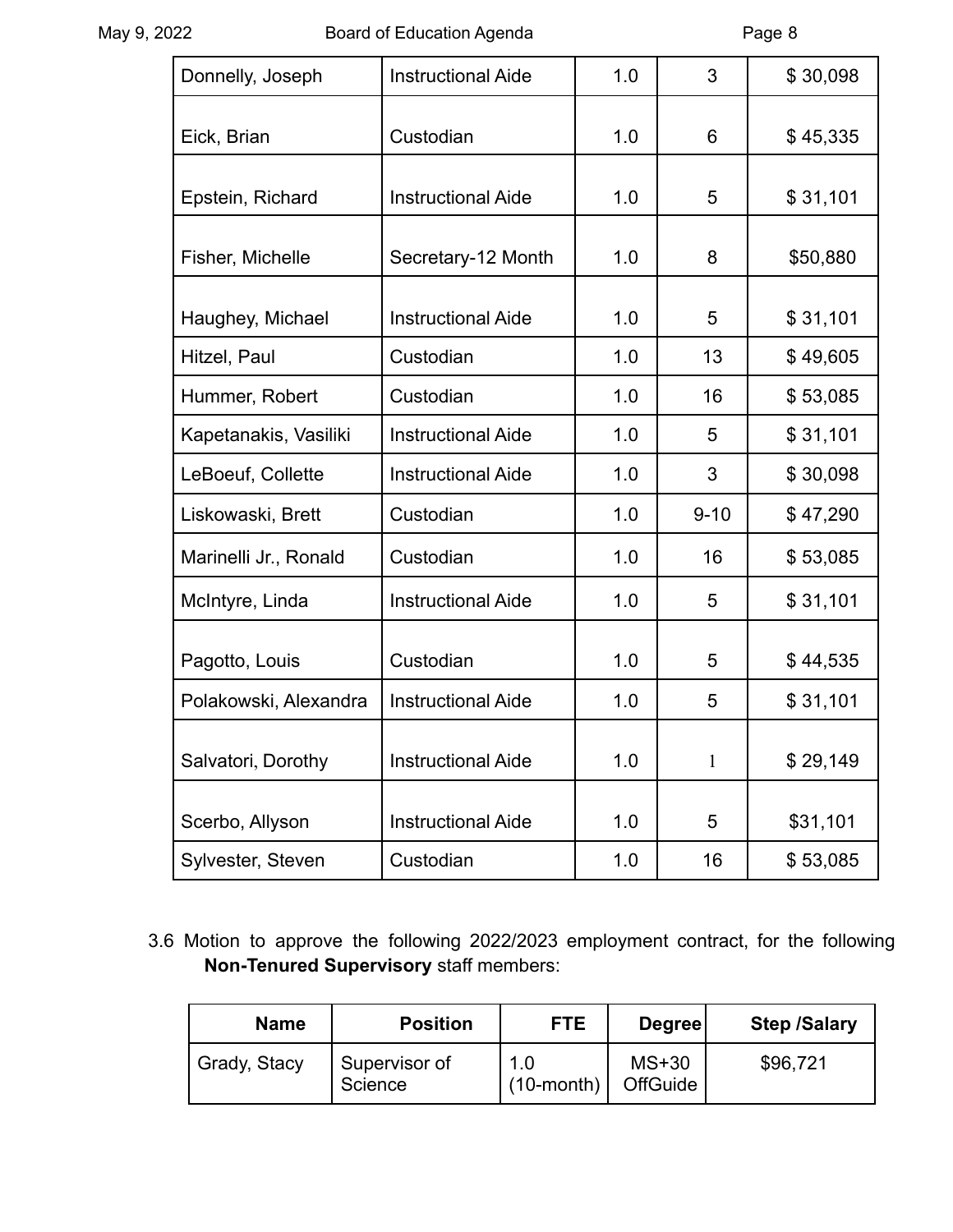3.7 Motion to approve the following 2022/2023 employment contracts for the following **Non-Tenured, Non-Affiliated, Transportation department,** non-certificated staff members: Salary paid for by the Transportation Consortium.

| <b>Name</b>            | <b>Position</b>                               | <b>FTE</b> | <b>Salary</b>                   |
|------------------------|-----------------------------------------------|------------|---------------------------------|
| Anderson, Catherine    | Transportation Assistant                      | 1.0        | \$56,604                        |
| Cirigliano, Jamie      | <b>Routing Specialist</b>                     | 1.0        | \$48,324                        |
| Ford Jr., Jeremiah     | <b>Transportation Supervisor</b>              | 1.0        | \$140,690<br>prorated to 8/1/22 |
| Garcia Canseco, Rufino | <b>Transportation Mechanic</b>                | 1.0        | \$66,675                        |
| Janiszewski David      | <b>Transportation Mechanic</b>                | 1.0        | \$69,882                        |
| Kempel, Joshua         | <b>Transportation Mechanic</b>                | 1.0        | \$53,518                        |
| Reiss, Jeffrey         | <b>Assistant Transportation</b><br>Supervisor | 1.0        | \$90,000<br>prorated to 8/1/22  |
| Wiszniewski, Tammera   | Dispatcher                                    | 1.0        | \$52,949                        |

- 3.8 Motion to approve the 2022/2023 employment contract for **Brittany Kollmer**, School Nurse, 1.0 FTE, BA, Step 5, at a salary of \$57,990, effective July 1, 2022 and ending June 30, 2023.
- 3.9 Motion to approve **Raymond Krov** as School Treasurer for the 2022/2023 school year at a stipend of \$6,500.
- 3.10 Motion to approve **Brandi Bontempo**, Developmental Reading Specialist, for the summer ESY program, not to exceed 20 hours total, at \$50.00/hr.
- 3.11 Motion to approve **Brittany Kollmer** at Summer ESY Nurse, 5 hours a day, 8:00-1:00, July 6th - August 4th, Monday - Thursday, at her per diem rate.
- 3.12 Motion to approve 3 additional days of pay for the counselors to perform year end tasks for students at their per diem rate, during June 2022.
- 3.13 Motion to approve **summer hours** for the following 10-month **Supervisors** for the stipulated days, at their per diem rate of pay:

Stacy Grady (not to exceed 10 days) James Kluska (not to exceed 15 days)